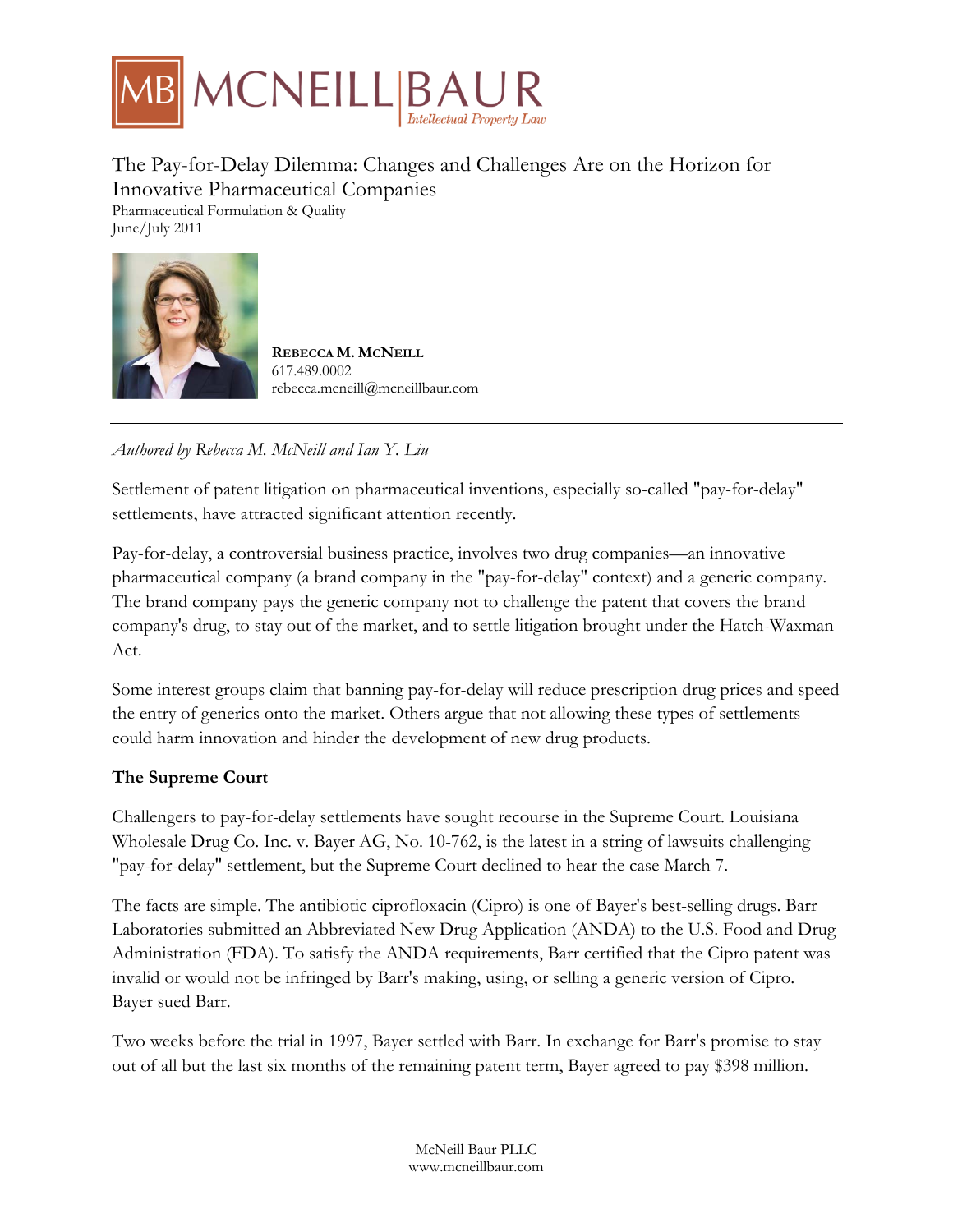Louisiana Wholesale Drug Co., along with three other drug wholesalers, sued Bayer and Barr for violating the antitrust law. The district court found for Bayer on the ground that the antitrust law is not violated as long as the patent was not procured by fraud or the patent suit was not a sham. The appellate court twice affirmed the district court's ruling, and Louisiana Wholesale Drug Co. petitioned the Supreme Court for a further review, which the court declined.

Undeterred by the Supreme Court's refusal, challengers to pay-for-delay agreements have sought recourse from Congress. On Jan. 25, Congress reintroduced a bill to "prohibit brand name drug companies from compensating generic drug companies to delay the entry of a generic drug into the market."

This bill, if passed, creates a rebuttable presumption that any pay-for-delay agreement is anticompetitive and, thus, unlawful if the generic company receives anything of value and agrees to limit or forego research, development, manufacturing, marketing, or sales of the generic drug for any period of time.

In order to rebut this presumption, the parties to the agreement must demonstrate by clear and convincing evidence—a fairly high burden of proof—that the precompetitive benefits of the agreement outweigh the anticompetitive effects.

In addition, this bill also gives the Federal Trade Commission (FTC) the authority to enforce this bill and to fine the "pay-for-delay" parties up to three times the value received by the brand company or the value given to the generic company reasonably attributable to the violation. If enacted, this legislation would significantly hinder companies' ability to settle pharmaceutical patent litigation.

On Feb. 14, facing challenges on increasing prescription drug prices, the White House submitted its proposed budget for the fiscal year 2012 for congressional approval. In this budget proposal, President Obama proposed to increase the availability of generic drugs by providing the FTC authority to stop drug companies from entering into pay-for-delay agreements.

Pay-for-delay settlements raise difficult questions that require balancing competing policy issues. On one hand, patents are critical for the pharmaceutical industry to invest in new drug discovery and development, and on the other, the cost of new drugs presents significant economic challenges to individuals, insurance companies, and the government. As a result, various industry organizations, political groups, and government groups take diametrically opposite positions. While the FTC treats any pay-for-delay agreements as anticompetitive, the Cipro court held that they do not violate the antitrust law as long as the anticompetitive effects are within the exclusionary power of the patent that covers the drug.

## **Battle Lines Drawn**

However, the exclusionary power of pharmaceutical patents is particularly important to encourage innovative pharmaceutical companies to invest in drug discovery and development. The process of finding, developing, and obtaining marketing approval for a drug is lengthy, costly, and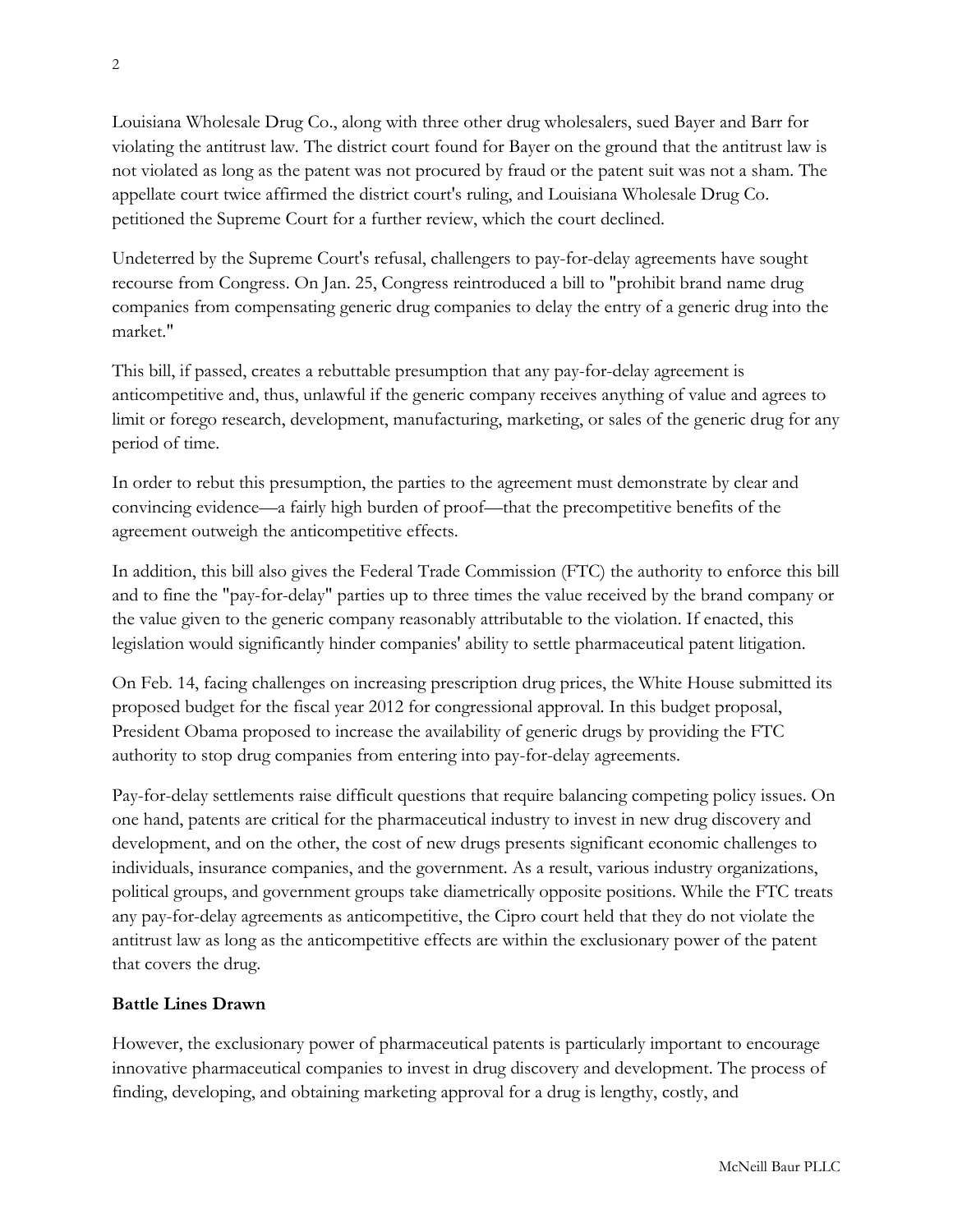unpredictable. Recent studies show that it takes an average of 10 to 15 years and approximately \$1.3 billion for a pharmaceutical company to develop a new drug, partially because of the low success rate in this industry. Only one out of 5,000 compounds tested is eventually approved by the FDA. In 2007, pharmaceutical companies invested about \$60 billion in research and development. In addition, only about 20% to 30% of these approved drugs recoup their initial investment.

Considering both of the laws that encourage innovation and competition, the Cipro court affirmed the lower court's decision that the pay-for-delay practice should not be banned outright, stating: "Unless and until the patent is shown to have been procured by fraud, or a suit for its enforcement is shown to be objectively baseless, there is no injury to the market cognizable under existing antitrust law, as long as competition is restrained only within the scope of the patent."

In contrast, one primary reason asserted for banning pay-for-delay settlements is that they give pharmaceutical patents more exclusionary power than they should have. In order for a brand company to exclude a generic company from selling a generic version of the brand drug, the brand company must prove that the patent covering the drug is valid and will be infringed by the generic's ANDA filing.

While acknowledging that an agreement is within the exclusionary power of a patent if it is based on the patent being found valid and infringed, some have argued that a similar agreement is not justified if the validity or infringement of the patent is untested in litigation. Opponents of pay-for-delay argue that litigation is a more appropriate vehicle to resolve whether the patent is valid and infringed than a pay-for-delay agreement, where a generic company simply concedes the validity and infringement.

Further, some argue that the generic company's concession of the validity and infringement of the innovation patent is not justified by the "extremely poor" quality of patents in the U.S. A University of Houston Law School study showed that approximately 45% of all patents reviewed by courts in 2009 were found to have been undeserved. In addition, when challenged in the United States Patent and Trademark Office, 95% of patents have their claims canceled or changed. More importantly, studies show that 70% to 73% of fully litigated pharmaceutical patents were found either invalid or not infringed. Thus, allowing generic companies to simply concede the validity and infringement of pharmaceutical patents in "pay-for-delay" agreements would likely give these patents more exclusionary power than they truly deserve.

Opponents cite the ever-rising cost of prescription drugs as another important policy reason for banning the pay-for-delay practice. A generic drug costs substantially less than the corresponding brand drug, with discounts off the brand prices sometimes exceeding 90%.

However, for a generic drug to enter into the market, the generic company must survive a near certain Hatch-Waxman litigation. Facing the high cost and the uncertainty of the outcome of the litigation, both the brand company and its generic counterpart have the incentive to settle out of court. As part of the settlement, the brand company usually pays the generic company and, in exchange, the generic company agrees not to enter into the market for a certain period of time. The